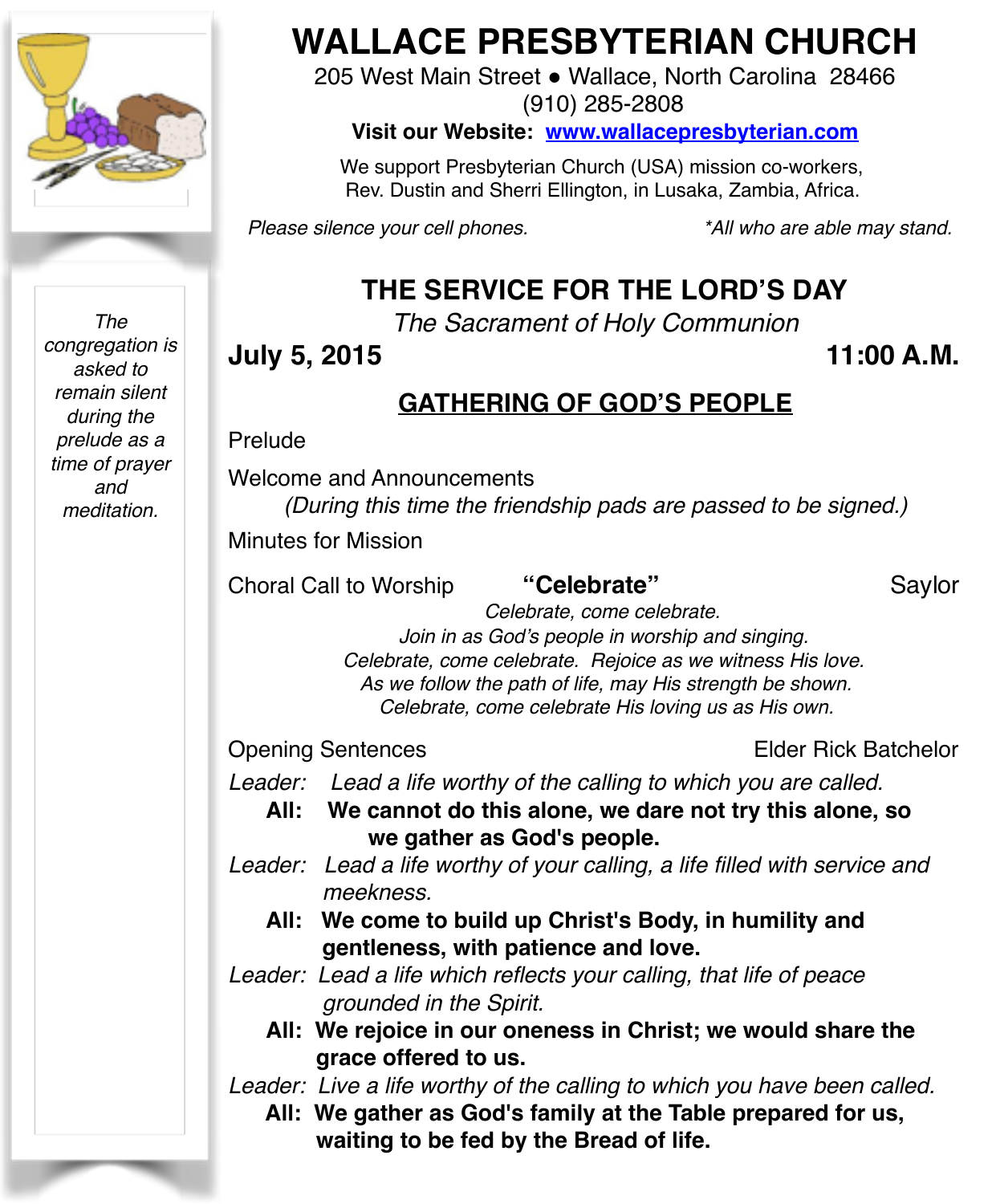#### \*Hymn #300 **"We Are One in the Spirit"** WE ARE CHRISTIANS (They'll Know We are Christians by Our Love)

*Today's Prayer of Confession is from the Liturgy of the French Reformed Church, which merged in 2013 with the Evangelical Lutheran Church in France to form the United Protestant Church of France.*

Prayer of Confession *(Unison)* 

*O God, whose will it is that all your children should be one in Christ; we pray for the unity of your Church. Pardon all our pride and our lack of faith, of understanding and charity, which are the causes of our divisions. Deliver us from narrow-mindedness, from our bitterness, from our prejudices. Save us from considering as normal that which is a scandal to the world and an offense to your love. Teach us to recognize the gifts of grace among all those who call upon you and confess the faith of Jesus Christ our Lord. Amen.*

Responsive Assurance of Pardon *Leader: God is slow to anger and full of compassion.* **All: He forgives all who humbly repent and trust in his Son as Savior and Lord.**

*Leader: There is therefore now no condemnation for those who are in Christ Jesus.*

**All: Since Jesus died for us, we have peace with God, to whom be praise and honor forever.** 

\*Gloria Patri Hymn #581 *Glory Be to the Father*

# **PROCLAIMING GOD'S WORD**

Children's Sermon

Special Music **"Amazing Grace"** Rachel Ann Cottle, piano

Prayer for Illumination

*Gracious God, we do not live by bread alone, but by every word that comes from your mouth. Make us hungry for this heavenly food, that it may nourish us today in the ways of eternal life; through Jesus Christ, the bread of heaven. Amen.*

Gospel Lesson **Elder Rick Batchelor**  *John 13:31-35* +Page 877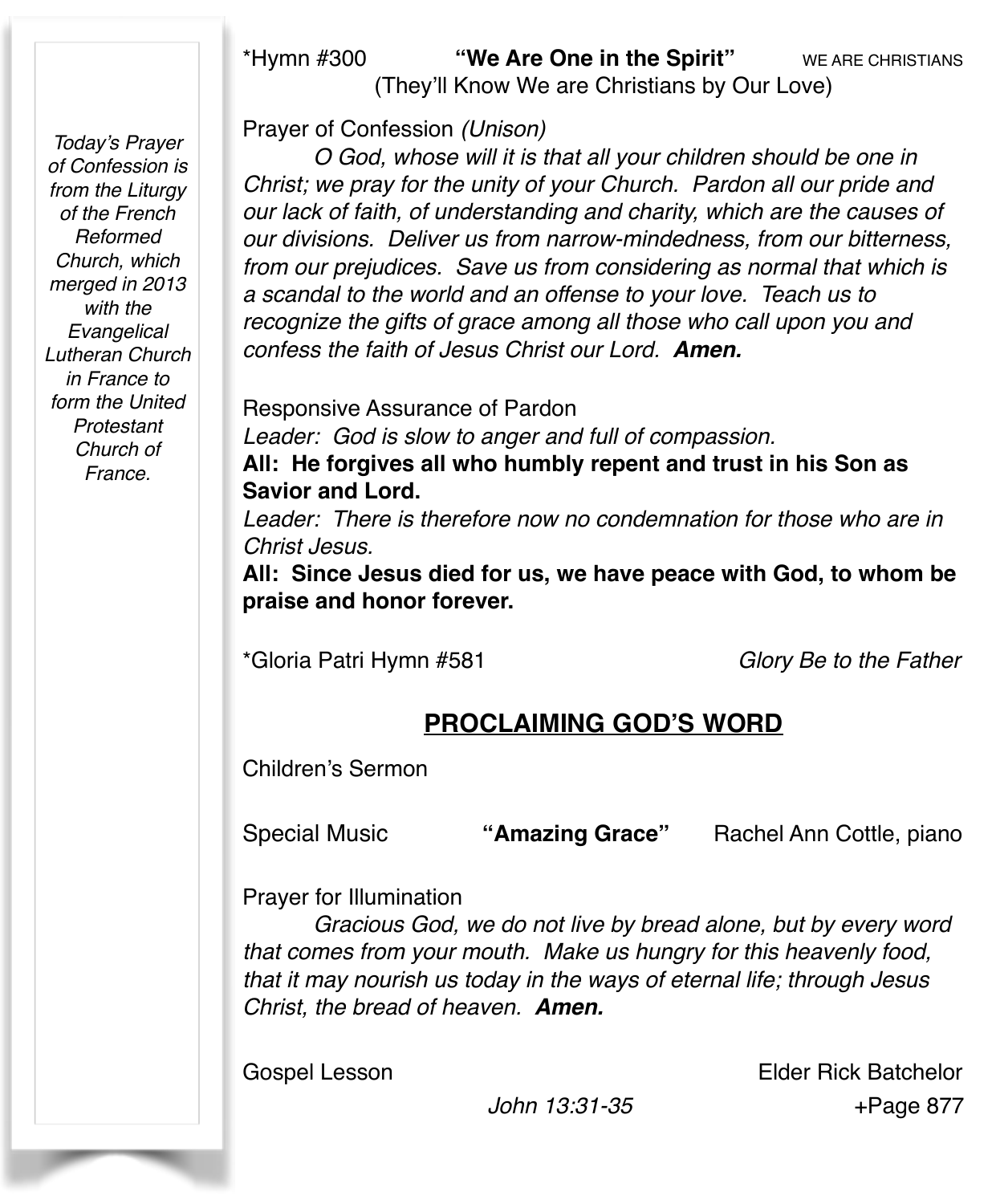Epistle Lesson *Ephesians 4:1-6* +Page 951

Sermon **"One Bread, One Body"** Dr. Philip K. Gladden

A Time for Reflection

## **GIVING THANKS TO GOD**

Presentation of Tithes and Offerings

**Offertory** 

\*Doxology

*Praise God from whom all blessings flow; Praise Him all creatures here below; Praise Him above ye heavenly host; Praise Father, Son, and Holy Ghost. Amen.*

\*Prayer of Dedication

The Affirmation of Faith: *(based on John 3:16-17)*

For God so loved the world that he gave his only Son, so that everyone who believes in him may not perish but may have eternal life. Indeed, God did not send the Son into the world to condemn the world, but in order that the world might be saved through him. This is our faith. Lord, help our faith to grow.

#### \*Hymn of Preparation #507 TABLE OF GRACE **"Come to the Table of Grace"**

*"Because there is one bread, we who are many are one body, for we all partake of the one bread." 1 Corinthians* 

*10:17*

#### THE SACRAMENT OF THE LORD'S SUPPER

The Invitation to the Table

- The Words of Institution
- The Great Prayer of Thanksgiving with the Lord's Prayer
- The Distribution of the Elements
- The Prayer after Communion

\*Hymn #337 **"My County, 'Tis of Thee"** AMERICA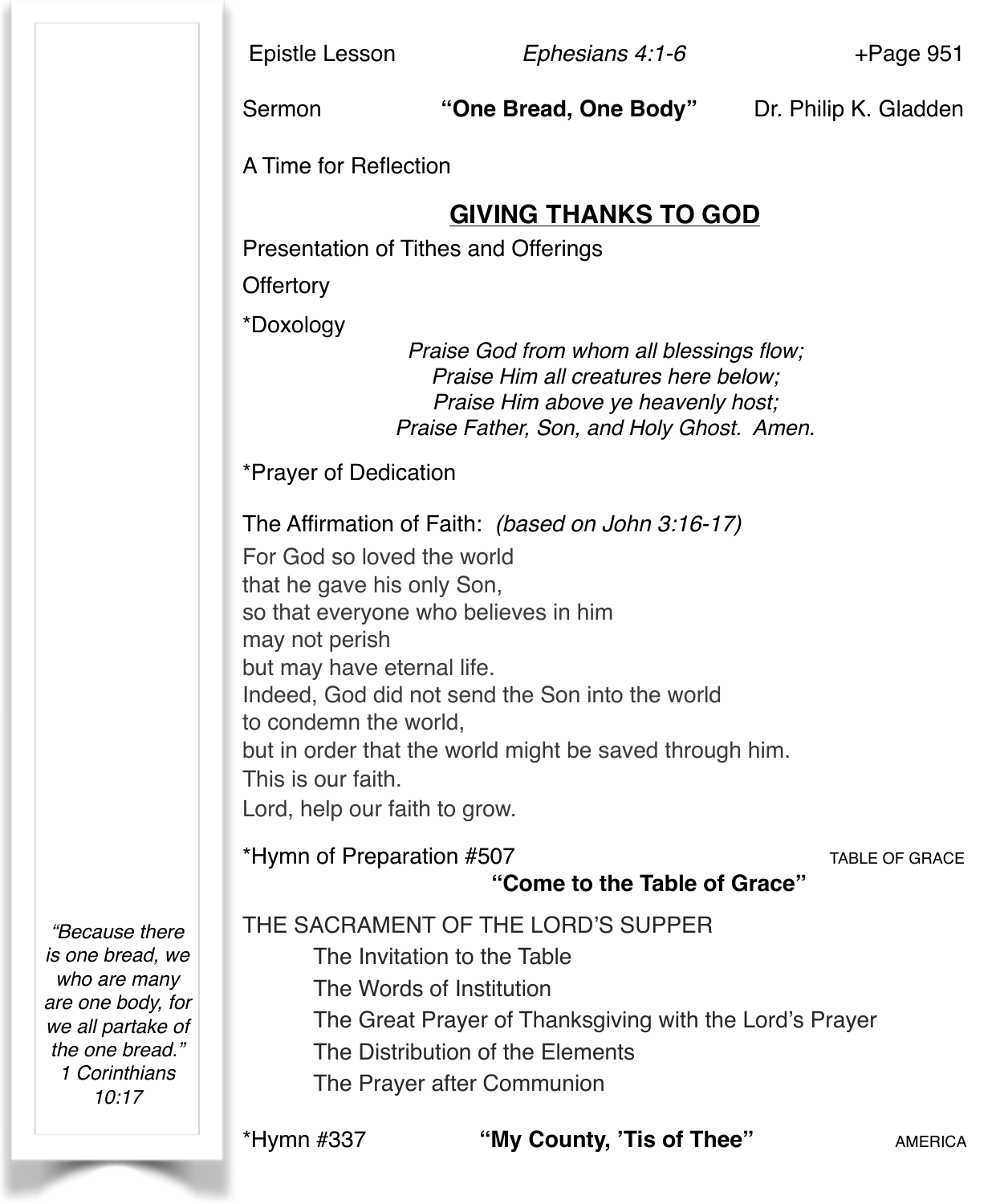\*Benediction

\*Choral Benediction **"Amen"** SCHUBERT

\*Postlude

*\*All who are able may stand. +The page number in the pew Bible.*



The Prayer Shawl Ministry Team is requesting donations to purchase yarn. At this time, our team purchases their own yarn. We have received one donation to purchase yarn, but could use more \$\$\$ and more people. Our prayer shawls have gone to over a dozen people who are wrapping themselves up in comfort and prayers. Our team enjoys making the shawls

and receiving "thank you" from grateful recipients. Anyone who is interested in participating in The Prayer Shawl Ministry, please join us. Our team: Mary Ayres, Cindy Barrow, Mary Carone, Marilyn Frater, Ann Mendenhall, Dottie Obenour, Sandy Ward, Vanessa Ward, Pat Wilson, and Christy Wintrode have made and given 11 prayer shawls and 1 baptism shawl. Two of the shawls have found their way to Boston and Michigan and two Prayer Pockets have gone to New York. If you prefer to write a check as your donation, make it out to "Wallace Presbyterian Church – Prayer Shawl Ministry" we sincerely appreciate your support.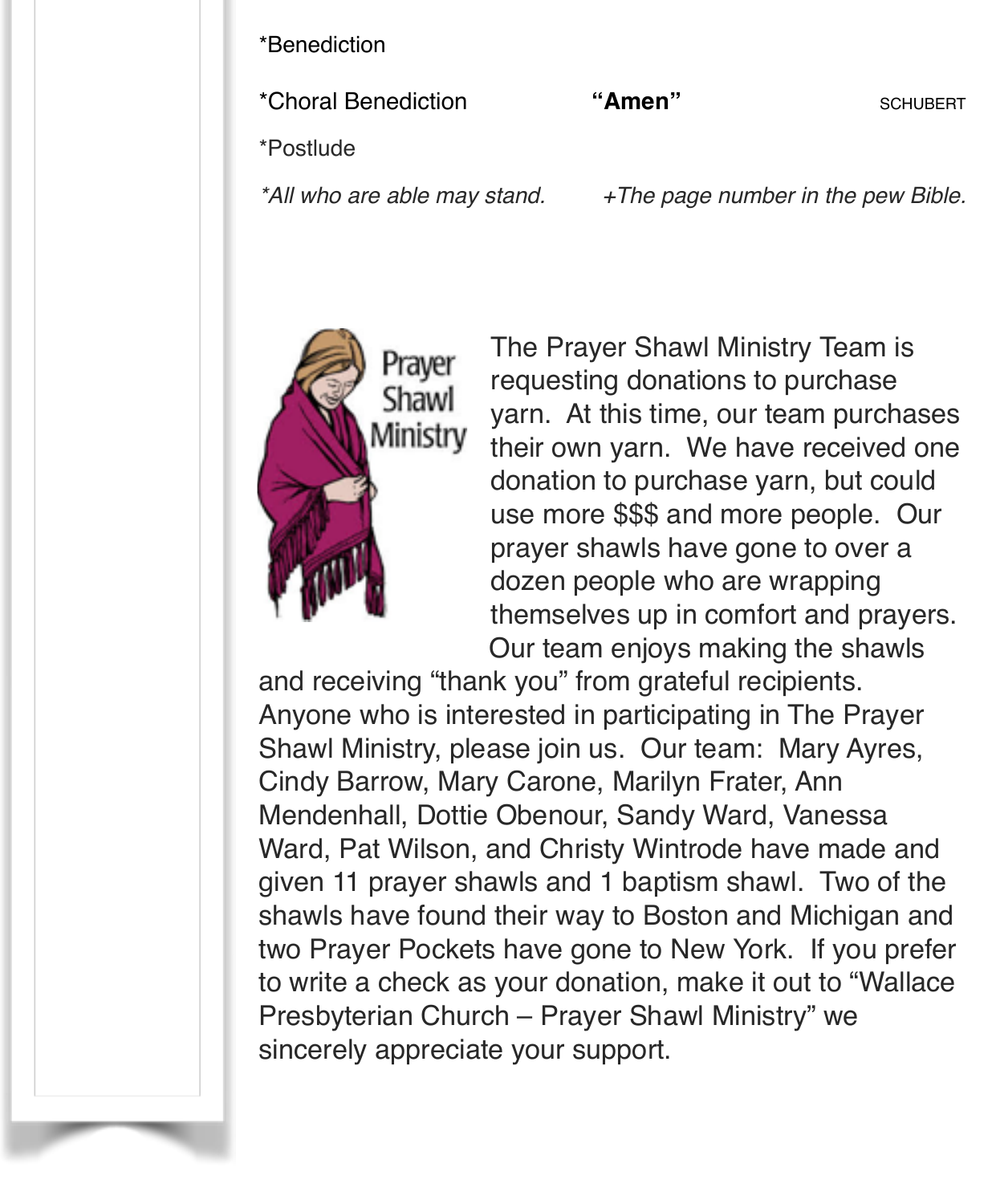# **WEEKLY CALENDAR**

| Sunday, July 5                      | $9:40$ am         | <b>Opening Assembly</b>                                |
|-------------------------------------|-------------------|--------------------------------------------------------|
|                                     | 10:00 am          | <b>Sunday School</b>                                   |
|                                     | $11:00$ am        | <b>Worship/Holy Communion</b>                          |
| Monday, July 6                      |                   | Church Office Closed in observance of Independence Day |
| Tuesday, July 7                     | $6:30$ am         | Coffee in Music Room                                   |
|                                     | 7:00-7:30 am      | SonRise Worship, Music Room                            |
|                                     | 9:00 a.m.-12 noon | <b>Summer Reading Ministry</b>                         |
| Wednesday, July 8 9:00 a.m.-12 noon |                   | <b>Summer Reading Ministry</b>                         |
|                                     | 10:00 am          | Bible Study, Church Office Building Living Room        |

# **NOTES AND ANNOUNCEMENTS**

- **This morning** we celebrate the sacrament of the Lord's Supper. All who accept Jesus Christ as Lord and Savior and have been baptized in his name are welcome at the table. "Even one who doubts or whose trust is wavering may come to the Table in order to be assured of God's love and grace in Jesus Christ." (PCUSA *Book of Order*, Directory for Worship)
- **The church office** will be closed on Monday, July 6 in observance of Independence Day.
- **Wallace Presbyterian Church** will host the third annual Summer Reading Program for rising second graders from Wallace Elementary School who want to sharpen their reading skills over the summer. The session runs from July 7 - August 12 on Tuesdays and Wednesdays from 9:00 a.m. - 12 noon. Michael Sherill, a teacher at Wallace Elementary, will be the teacher representative. Please keep this important ministry in your prayers.
- " **Please join** the minister for a Bible study on 2 Corinthians 12:1-10 on Wednesday, July 8 at 10:00 a.m. in the living room of the Church Office Building.
- **Congratulations** to Jeffrey Stevens on receiving his MBA from the University of Phoenix. Jeffrey is the son of Earleene Southerland and the late Buddy Stevens.